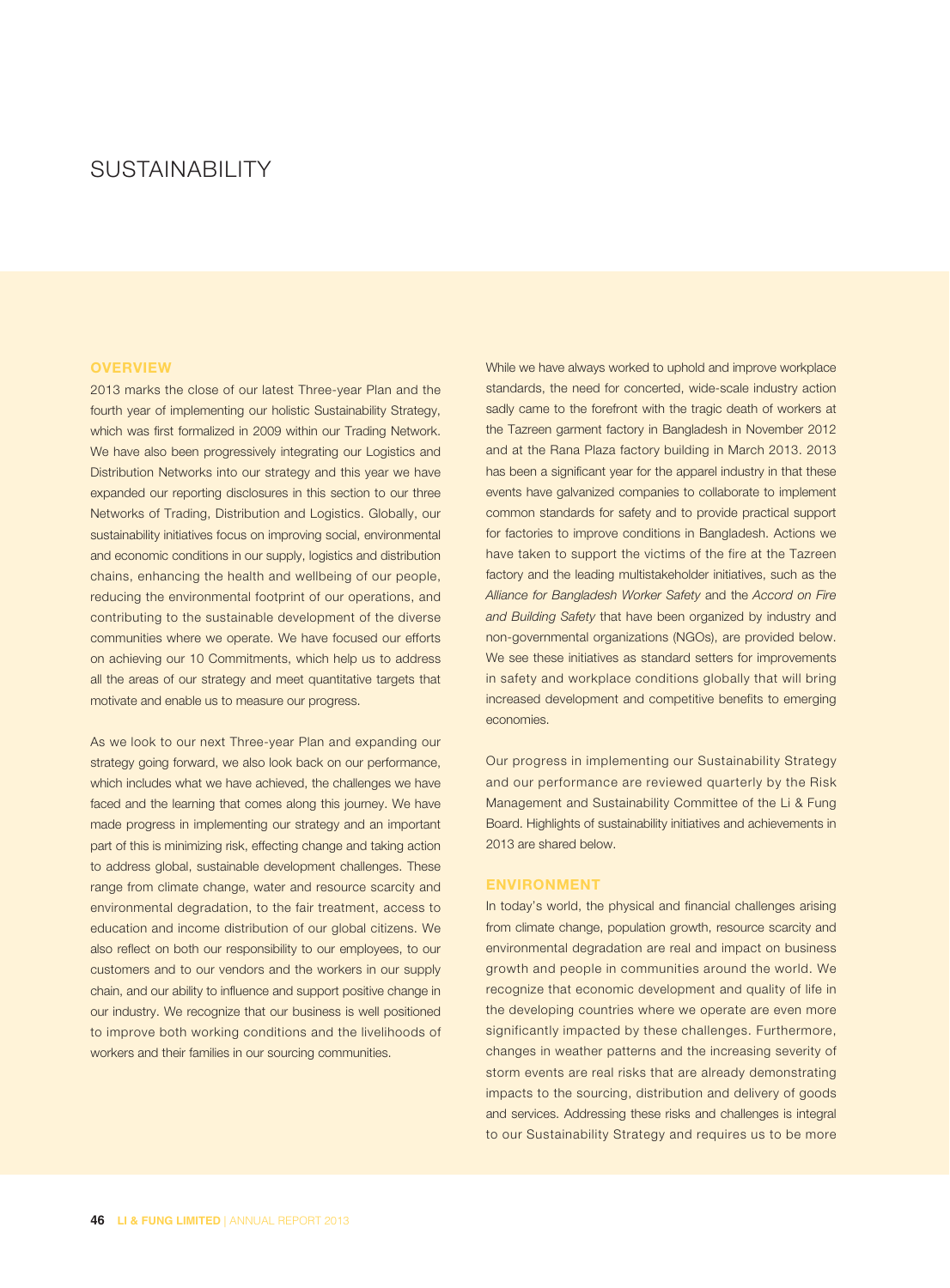efficient and to source and use environmentally-responsible resources, materials, equipment, building materials, services, etc. This motivates us to responsibly manage our environmental footprint for what we can control within our own operations and to influence those involved in the sourcing, distribution and logistics aspects of our activities.

Key actions taken within our own operations are shared in this section and those to support our vendors are outlined in the next. Previously, disclosures regarding our environmental performance primarily focussed on implemented initiatives within our Trading Network to reduce the intensity of our carbon footprint and of our water and paper consumption as our global operations expanded, and to adopt sustainability elements in the design, construction and renovation of our facilities. As we have progressively integrated our Logistics and Distribution Networks into our overall Sustainability Strategy, we are able to also expand our reporting; key environmental performance results are provided below for Li & Fung as a whole, and for each of our three Networks. As previously reported, 2010 is the baseline year for measuring Trading's performance results. Going forward, we will set 2013 as the baseline for the Company and each Network, under our new Three-year Plan.

In addition to specific initiatives outlined below, it is worth noting that since early 2011, LF Asia's manufacturing plant in Thailand, which provides an example within our Distribution Network, has been implementing a comprehensive program to raise employee awareness and engagement on sustainability. The program focuses on three areas: greening the facility with vegetation; adopting an approach of "reduce, reuse and recycle" in the implementation of its purchasing, consumption, recycling and disposal systems; and investing in energy-efficient air conditioning, lighting in parking and entrance areas and air compressor systems. These, and other efforts, have resulted in the facility being awarded the Good Environmental Governance Certificate by the Ministry of Industry for the second consecutive year.

## **ENERGY AND CARBON**

Energy consumption and the nature of our carbon footprint globally are characterized by our Trading Network being dominated by offices, Logistics by distribution centres and warehouses (DCs) and Distribution by manufacturing facilities.

Based on the findings of the Investment Grade Audit that was conducted of our Hong Kong headquarters in 2010, we have been implementing best practices throughout our global offices since then and taking specific actions in our DCs and manufacturing plants to review consumption and invest in energy-efficient building systems, equipment and lighting, and fuel-efficient transport. Year on year, our absolute consumption and emissions have increased as our operations have expanded globally. However and in 2013, the intensity of our electricity consumption over our baseline of 2010 has decreased by 27% by area and of our carbon emissions by 28% by area  $(m^2)$  within our Trading Network. The investments we have progressively made since 2010 in energy-efficient systems, equipment and lighting have also enabled our Trading Network to reduce the intensity of our carbon footprint and collectively, from 2013 onward, to save over US\$600,000 in avoided energy costs each year.

In 2013, we continued to expand energy-saving initiatives throughout our global Networks, which involved both capital investment and behavioral change, including:

- Progressively retrofitting T-8 and halogen lighting with energy-efficient LED, T-5 and CFL alternatives and maintaining appropriate lux levels;
- Optimising performance and energy-efficient retrofits of chillers;
- Turning off lights, computers, monitors and printers when not in use;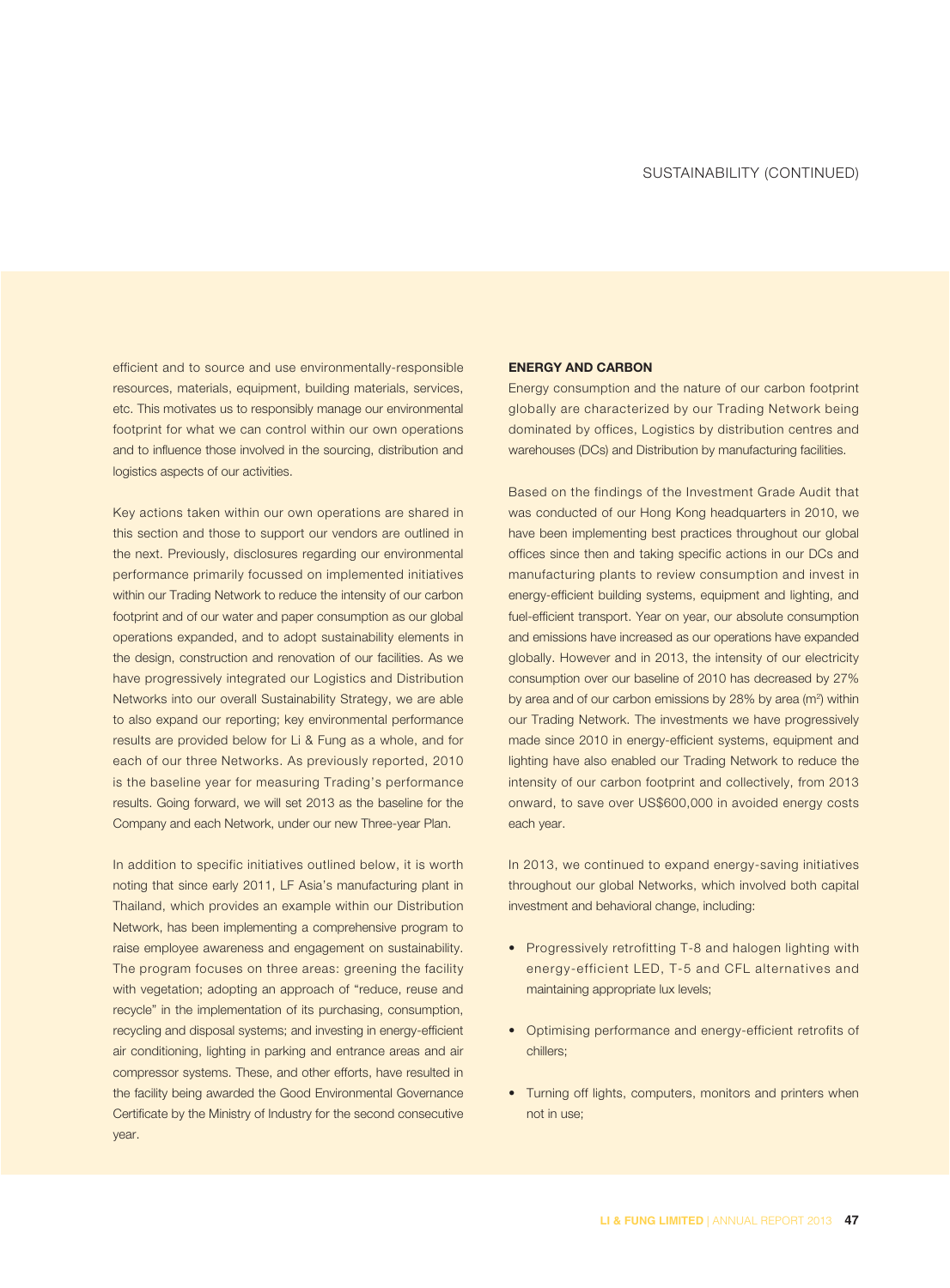- Implementing an automatic computer and lighting shutdown policy outside of working hours;
- Consolidating and installing energy-efficient servers, photocopiers, printers and other equipment;
- Maintaining office and server room temperatures at levels that minimise energy use;
- Using renewable energy where feasible; photovoltaic panels generate a portion of our Istanbul office's electricity demand;
- Continuing to implement Logistics' Lean Transport initiative that includes: improving route planning to reduce fuel consumption and carbon emissions; maximising vehicle loads, minimizing truck mileage and consolidating customer deliveries; and optimizing the proximity of DC facilities to supplier and customer locations;
- Sharing and implementing the energy-saving opportunities within our Networks that were identified by our Energyefficiency Program (see Supply Chain section below for details);
- Implementing our Green Meeting Guidelines to reduce energy use, consumption and wastage during internal and external meetings, and increasing our use of video conferencing to reduce face-to-face meetings; and
- Implementing our Sustainable Design, Construction and Renovation Guidelines for New Construction, Major Renovation and Commercial Interiors, as outlined below. A tailored version for our DCs was also launched in 2013.

Our energy consumption metrics and our Scope 1 and 2 greenhouse (GHG) emissions are provided in the tables below. Data is provided for the years 2010 to 2013 for our Trading Network and on both a consolidated and separate basis for our three Networks in 2013. This data also comprises part of our annual disclosure through the Carbon Disclosure Project.

#### **WATER AND WASTE**

Water conservation is a significant issue for all businesses. Not only is water essential for life, it is an important input to economic activity. In addition to factoring water supply risk into our sourcing, logistics and distribution activities, and supporting our vendors to be water efficient, doing what we can within our own operations is critical. As we have previously reported, we have extensively installed water-efficient faucets, fixtures and fittings in our offices and facilities, including, for example, our facility in Thailand that operates a deionizing water treatment plant that reduces water consumption and brings a net cost saving of US\$6,500 per year. We also encourage our employees to conserve water in their daily lives. In 2013 and as reported in the table below, the Company's water consumption increased in absolute terms as our operations expanded. However, consumption intensity reduced by 5% per person over our 2010 baseline for our Trading Network.

In 2013 and in comparison with our 2010 baseline, we have reduced our absolute paper use by over 20,000 reams and per person consumption has reduced by 28% for our Trading Network. Our offices in Hong Kong use paper that is certified by the Forest Stewardship Council TM (FSC™)<sup>1</sup> as being from mixed, responsible sources. For our Hong Kong offices, we continue to maintain our "Class of Excellent" recognition under the local government's Wastewi\$e scheme. We also reviewed our recycling program and enhanced the capture of our recyclables, including used paper, packaging, aluminum cans and plastic bottles, for recycling by both a local company and social enterprises. Globally and as previously reported, all of our offices and facilities seek to maximise waste reduction, reuse and recycling.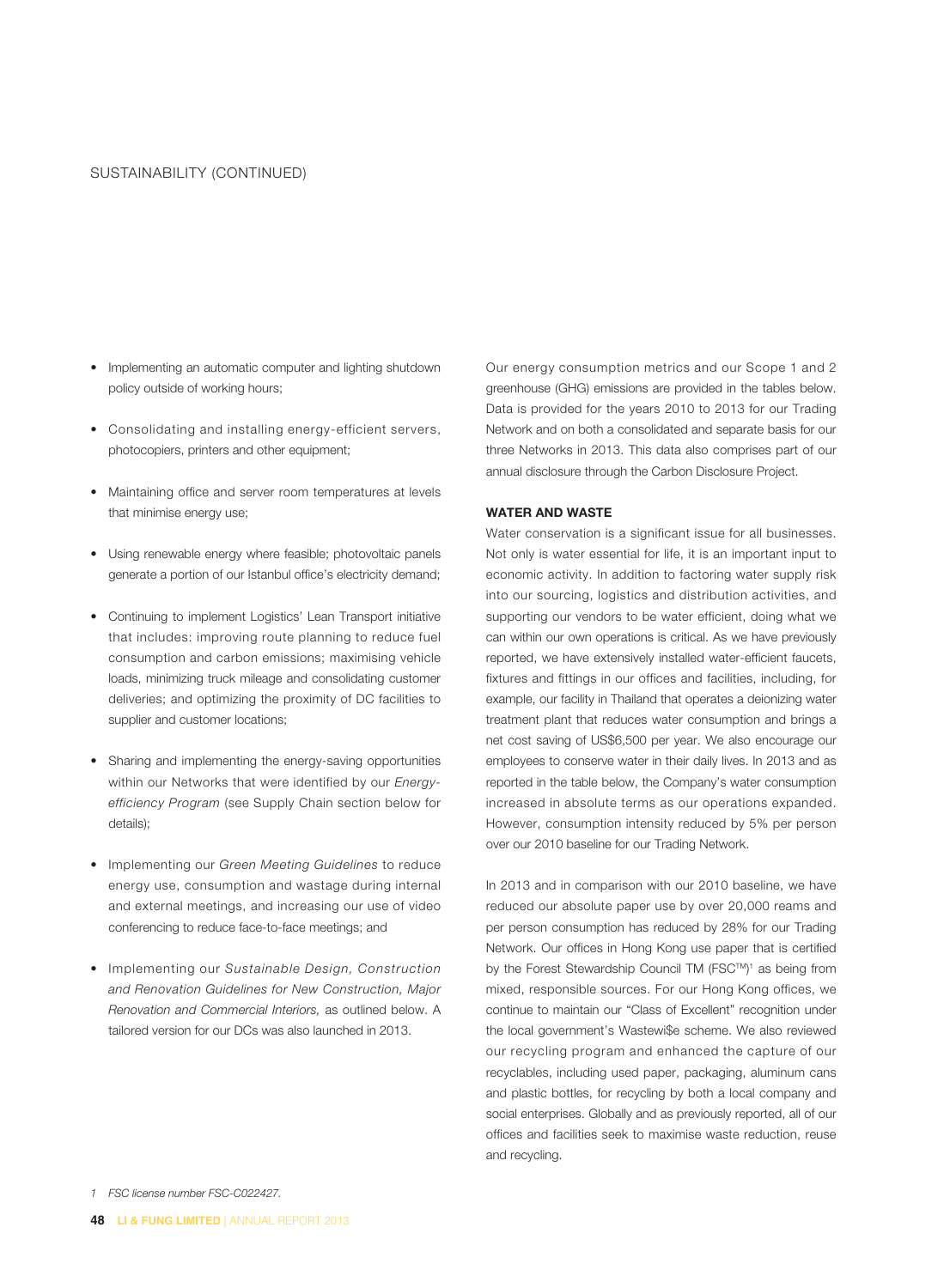A summary of our environmental metrics is provided in the tables below.

#### **TRADING NETWORK – ENVIRONMENTAL METRICS COMPARISON FOR 2010–20132**

|                      | 2010           | 2011                                              | 2012       | 2013       | 2013 compared against 2010 baseline                           |                                                               |  |
|----------------------|----------------|---------------------------------------------------|------------|------------|---------------------------------------------------------------|---------------------------------------------------------------|--|
|                      |                | <b>Actual Consumption</b><br>tons CO <sub>2</sub> |            |            | <b>Actual Change</b><br>tons CO <sub>2</sub> equivalent (+/-) | <b>Intensity Reduction</b><br>CO <sub>s</sub> /m <sup>2</sup> |  |
| Carbon (Scope 1 & 2) | 35,630         | 32,120                                            | 34,795     | 36,032     | 402                                                           | $-28%$                                                        |  |
|                      | kWh            |                                                   |            |            | $kWh (+/-)$                                                   | kWh/m <sup>2</sup>                                            |  |
| Electricity          | 47.504.489     | 45.405.947                                        | 48.671.935 | 48,963,692 | 1,459,203                                                     | $-27%$                                                        |  |
|                      | m <sup>3</sup> |                                                   |            |            | $m^3 (+/-)$                                                   | m <sup>3</sup> /headcount                                     |  |
| Water                | 105,310        | 124,064                                           | 125,834    | 117,928    | 12,618                                                        | $-5%$                                                         |  |
|                      | reams          |                                                   |            |            | reams $(+/-)$                                                 | reams/headcount                                               |  |
| Paper                | 136.678        | 149.072                                           | 133.686    | 116,128    | $-20.550$                                                     | $-28%$                                                        |  |

#### **TRADING, LOGISTICS AND DISTRIBUTION NETWORKS – ENVIRONMENTAL METRICS BASELINE FOR 20133**

|                      |                           | <b>Networks</b> |                     |             |  |  |
|----------------------|---------------------------|-----------------|---------------------|-------------|--|--|
|                      | Trading <sup>4</sup>      | Logistics       | <b>Distribution</b> | Li & Fung   |  |  |
|                      |                           |                 |                     |             |  |  |
|                      | <b>Actual Consumption</b> |                 |                     |             |  |  |
|                      | tons $CO2$                |                 |                     |             |  |  |
| Carbon (Scope 1 & 2) | 33,198                    | 25,597          | 42,412              | 101,207     |  |  |
|                      | kWh                       |                 |                     |             |  |  |
| Electricity          | 43,745,719                | 41,687,487      | 65,857,384          | 151,290,590 |  |  |
|                      | m <sup>3</sup>            |                 |                     |             |  |  |
| Water                | 212,639                   | 332,577         | 1,014,976           | 1,560,192   |  |  |
|                      | reams                     |                 |                     |             |  |  |
| Paper                | 95,280                    | 104,158         | 72,479              | 271,917     |  |  |

2 To provide comparability with our reporting since 2010, the environmental metrics include data for our Trading Network, which has office-based operations in Bangkok, Central America, Hong Kong, India, Indonesia, Istanbul, Korea, Shanghai, Shenzhen and Taiwan, and those of our Distribution Network based in Europe and the USA.

3 2013 marks the first year of disclosing data for our combined Trading, Logistics and Distribution Networks. 2013 therefore establishes the baseline year for reporting on Li & Fung going forward.

4 Environmental data for this baseline includes our global offices, six factories in Shanghai and Shenzhen and one warehouse in Hong Kong that are part of the Trading Network. Data for our operations in Europe and the USA, which was previously included in the Trading Network, is now reported as part of the Distribution Network for 2013.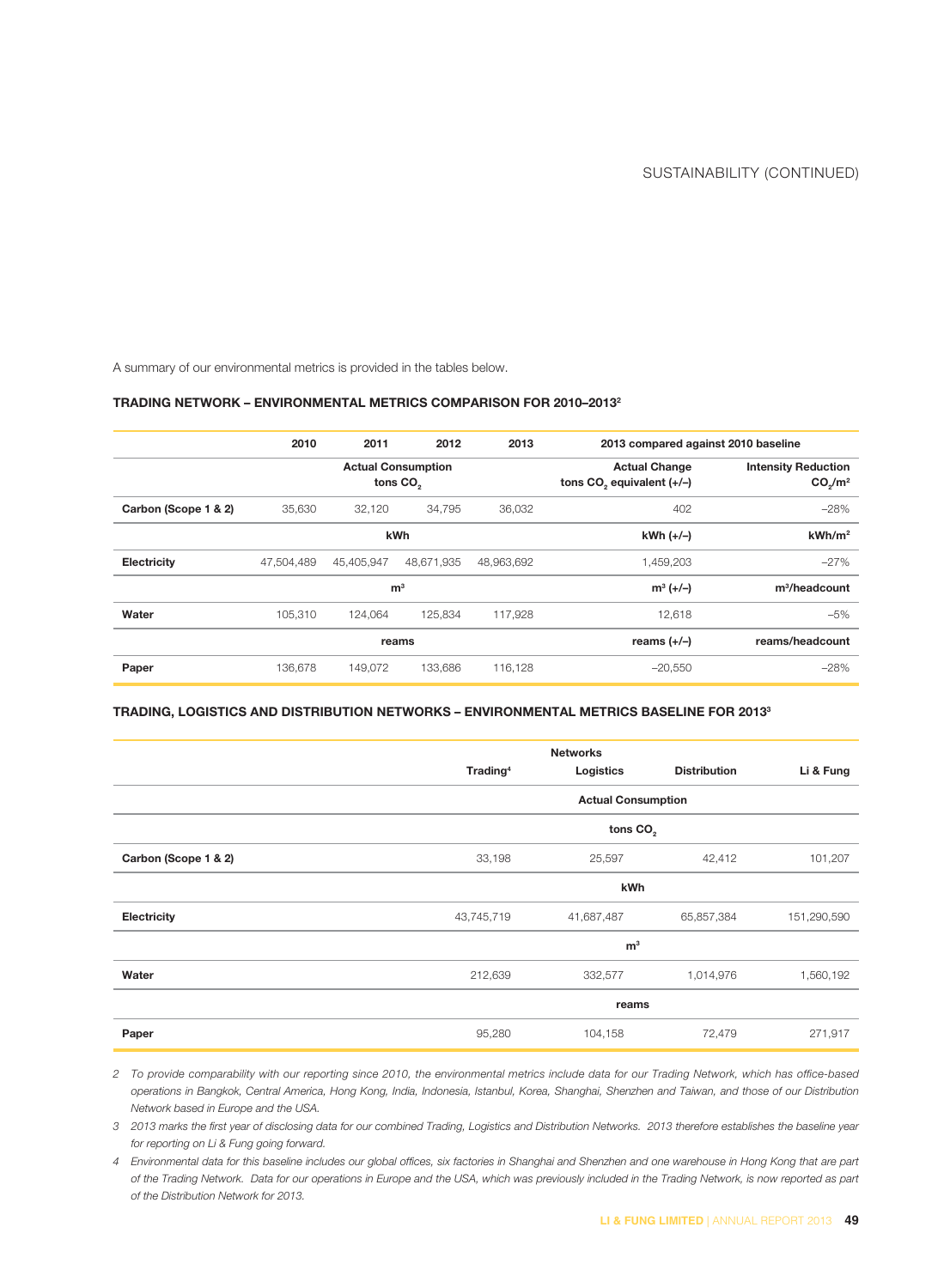# **SUSTAINABLE BUILDING AND RENOVATION**

Since our first environmental certifications for properties in Hong Kong in 2011, we have continued to integrate sustainability features into how we design, build and renovate our offices, DCs and manufacturing facilities across our Networks. In 2013, two of our office floors in the Empire State Building, which has been refurbished to maximize energy efficiency, were certified to LEED5 Platinum and one to LEED Gold for commercial interiors. These three new floors, which will be progressively joined by others as the fit out of our premises is completed, feature daylight harvesting with sensors and automatic controls, high-efficiency lighting, optimized heating, ventilation and air conditioning (HVAC) units, demand-controlled ventilation with CO<sub>2</sub> sensors to monitor occupancy and adjust outside air intake and plug load management. Also in New York, our Frye flagship store in SoHo achieved LEED Platinum for retail commercial interiors and features FSC-certified materials, recycled steel and aluminum, as well as an HVAC system that cleans air emissions prior to their discharge. As of 2013, we now have 13 LEED and BREEAM6 certifications within our Networks, as well as one, Silver Class Green Building certification for our Rui Fang DC in Taiwan.

# **SUPPLY CHAIN RESPONSIBILITY AND OUR PARTNERSHIPS**

At Li & Fung we recognize that through our business we contribute to economic development in emerging economies around the world and to the wellbeing of workers in our supply chain, as well as their families and communities. Conducting our business transparently and sourcing responsibly provides a powerful opportunity for change and, given the scale of our operations and our presence on the ground and local knowledge, for us to effect sustained industry change.

- 5 Leadership in Energy and Environmental Design (LEED).
- 6 Building Research Establishment Environmental Assessment Method (BREEAM).

As we reported previously, 2012 began with the launch of our updated Code of Conduct for Suppliers and Supplier Compliance Manual. In addition to the training that we previously conducted, in 2013 we held over 500 training sessions for over 18,000 factory representatives as well as 3,000 of our employees. We also updated our compliance rating system and our screening, auditing, assessment, reporting and support tools. In 2013, we significantly expanded the implementation of our updated compliance standards and processes, which are in line with industry requirements, and our offering of capacity-building tools and resources for vendors and factories. These resources, which are outlined below, cover issues and risks associated with business operations and labor, health and safety, environmental and security practices.

- The Sustainability Resource Center website, which provides our vendors with access to our compliance resources and tools, updated industry information, training schedules around the world and a suite of resources to assist them to improve performance, has been expanded and enhanced in 5 major languages.
- The Supplier Compliance Manual, which outlines how to meet our Code of Conduct for Suppliers, has now been translated into 7 languages.
- The Critical and Major Issues Tutorial and Zero Tolerance Issues Tutorials, which provide detailed guidance to vendors and factories on how to address issues and what is required to demonstrate compliance with LF standards, have also been translated into local languages.
- The comprehensive Occupational Safety & Health Toolkit, which assists vendors and factories to adopt safe and healthy systems and practices in their workplaces, is now available in 11 languages and tailored to local requirements.
- Training modules on the prevention of human trafficking, improving workplace conditions, human resources management, meeting local legal standards and export security requirements are available for vendors and factories.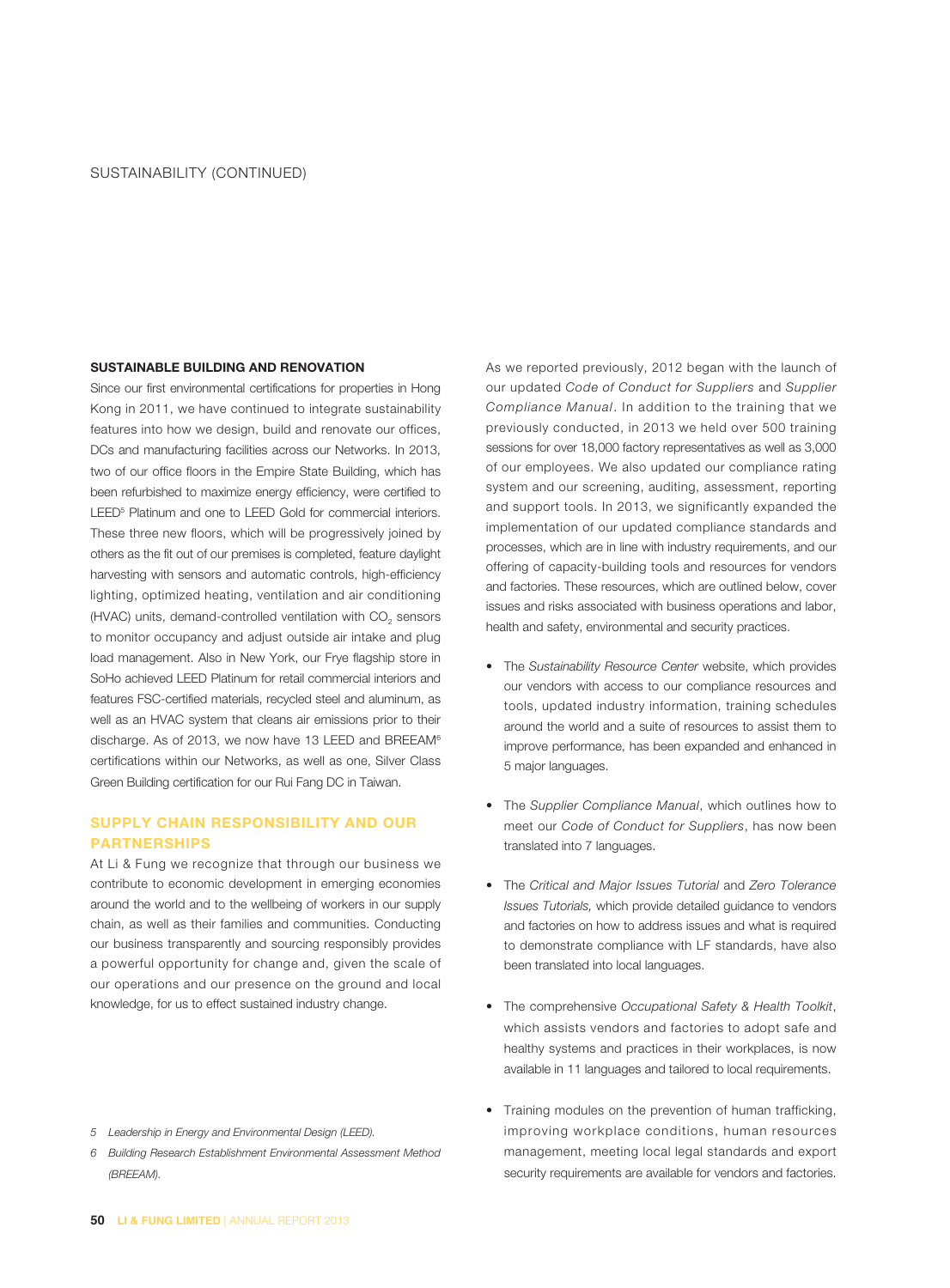- Sustainable Suggestions for our Partners provide "how to get started" modules on energy and water efficiency, GHG reduction, sustainable buildings, waste management, lean manufacturing, human resource management and occupational health and safety.
- Digital Learning Units for Managers and Workers are a series of short, user-friendly and practical videos developed with the support of the Fung Academy. The first in the series, on fire safety, was launched in 2012 and is now complemented with modules on electrical safety, managing working hours and manufacturing excellence, with more to come.

In addition to our collaboration in Bangladesh, which is described below, we continued to deepen our involvement with several key industry initiatives that bring our customers and industry partners and associations together to work collectively to set standards and effect change. We also collaborate with our customers and NGOs to implement focused programs that address the particular challenges of our industry and the specific countries where we operate. Key examples are provided below.

- In 2013 we were recognized as an International Labour Organization's Better Work Partner and for which we continue to support factories to improve labor conditions in Cambodia, Haiti, Indonesia, Jordan and Vietnam.
- Recognizing that healthy employees contribute to the health of a business, we work with Business for Social Responsibility (BSR), the Fung (1906) Foundation Limited and our customers to implement the HER Project in 14 factories in Bangladesh, China, India, Indonesia, Pakistan and Vietnam. The project empowers women with the knowledge and skills to improve their health, living conditions and livelihoods.
- Working with Care International in four factories on the threeyear Hemaya Project to empower Jordanian women who work in the Jordanian garment sector, improve workplace relations, reduce poverty and improve livelihood options for local women and families.
- As a signatory to As You Sow we engage with our vendors to not knowingly source cotton from Uzbekistan where forced and child labor is a significant concern.
- As a founding member of the Sustainable Apparel Coalition (SAC) we have been actively involved in the development of the Higg Index, with the Higg Index 2.0 being launched in November 2013. In addition to participating in various module working groups, LF assisted in the pilot testing of the footwear and the social and labour modules at three factories in China and collaborated with key customers to develop related training materials.
- We are also members of the Global Social Compliance Programme (GSCP), supporting its efforts to improve working and environmental conditions in the global supply chain through a Code equivalency program.

We also implemented focused initiatives, some in collaboration with customers, which continue to be expanded and replicated in our supply chain. Examples include:

• Raising awareness and training our employees and vendors on the requirements of new legislation, such as the California Transparency in Supply Chains Act to combat human trafficking and tracing conflict minerals.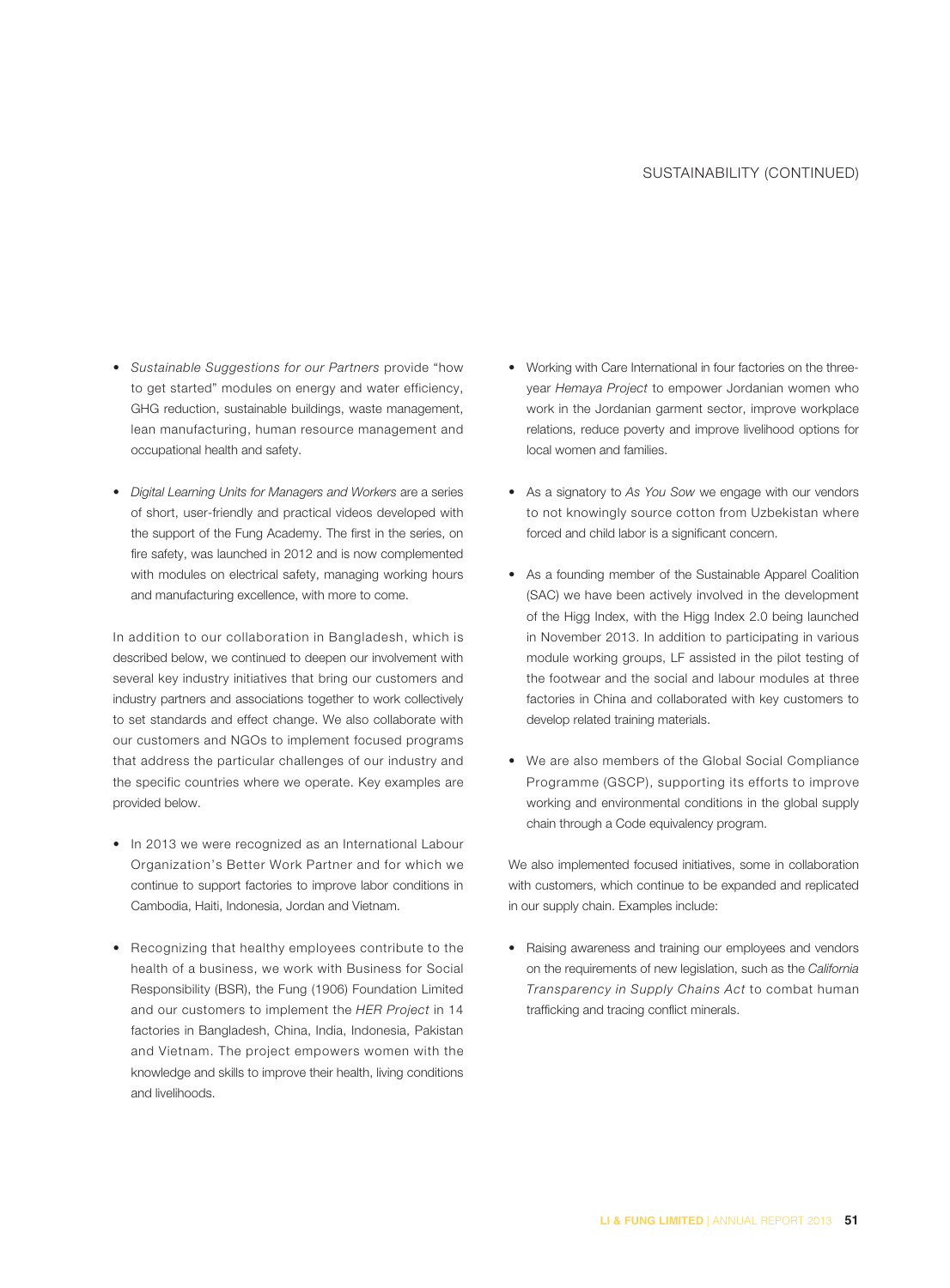- Supported by the Fung Academy, implementing a bespoke Energy-efficiency Program for logistics warehouses/ distribution centers, manufacturing plants and apparel and footwear factories. Each participating operation received an energy consumption assessment, an onsite audit and training and support to develop and implement initiatives to reduce energy consumption and improve efficiency. As a result of the program, it was identified that collectively the 15 participating facilities could leverage over 200 opportunities to reduce energy consumption and save up to US\$2.1 million per year.
- Supporting factories to implement an online sustainability assessment tool to review performance against five key sustainability categories of policy and management, energy and emissions, waste and recycling, water and supply chain.
- Conducting comprehensive environmental and carbon footprint measurements for 29 apparel factories in Cambodia, China, Bangladesh, India, Indonesia, Malaysia, Nicaragua and Vietnam. Resources are also provided to improve performance, implement actions and regularly report on environmental and carbon metrics.
- Sourcing environmentally-responsible products, including garments made from organic cotton and recycled yarn, picture frames and furniture made from FSC-certified wood and beauty products that are biodegradable, not tested on animals and free of silicones, sulphates, parabens and colorants.
- Investigating new technologies that provide environmentallyresponsible solutions for the worlds' unrecycled apparel, footwear and other products, such as BluePel, which is a 100% organic additive that enhances the biodegradability of synthetic materials (e.g. synthetic fabrics, yarns, zippers, threads, soles and other plastics) in actively-managed landfills.

As always, the safety of workers in our supply chain is a priority for Li & Fung and this is embedded in our approach to sourcing and is integral to our compliance and sustainability program. We have long recognized that significant efforts, in collaboration and in partnership with our stakeholders, are required to improve labor practices and working conditions, and to reduce environmental impacts, in the global supply chain.

In 2013, we continued to be actively engaged in Bangladesh, working with governmental and non-governmental organizations, our industry partners and our vendors to improve safety in factories. As stated earlier, this need was sadly reinforced by the tragic fire in November 2011 at the Tazreen garment factory in Bangladesh. We participated in aid efforts for immediate relief and matched the Bangladesh Garment Manufacturers and Exporters Association's financial assistance to each family of every victim.

Following the collapse of the Rana Plaza building in April 2013 that resulted in the tragic loss of over 1,100 workers in Bangladesh, concerns over safe working conditions in factories further heightened. As a result, the industry has come together to implement a coordinated response to improve safety conditions in Bangladesh. Li & Fung supports this response as a member of the Board of Advisors of the North Americanbased Alliance for Bangladesh Worker Safety. We also support the work of the European-based Bangladesh Accord on Fire and Building Safety and that of the ILO and the Bangladeshi Government to implement the National Tripartite Plan of Action on Fire Safety and Structural Integrity in the garment sector.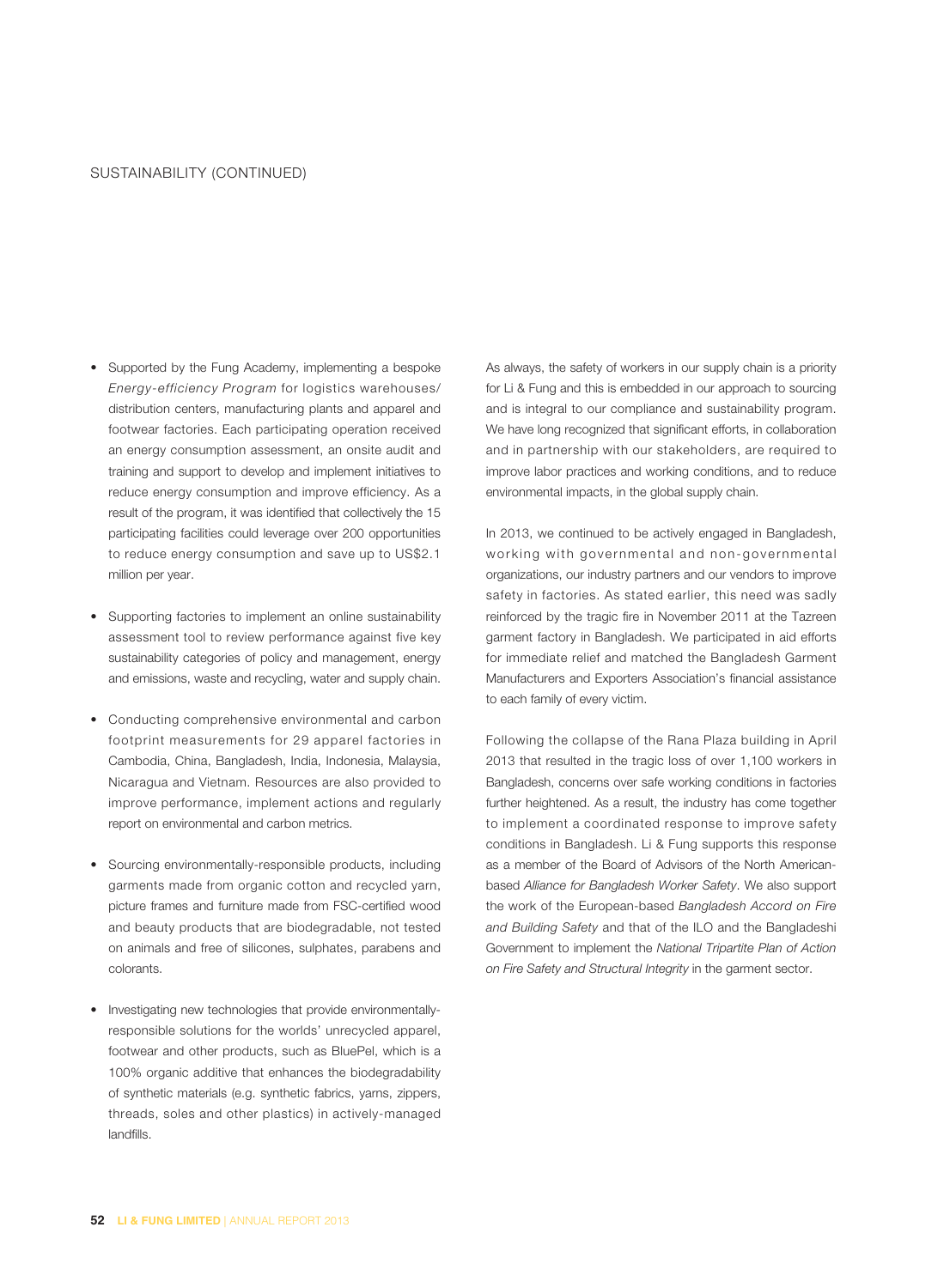#### **OUR PEOPLE**

As of the end of 2013, Li & Fung had a total workforce of 28,210. Globally, 4,153 of our employees are based in Hong Kong, 9,428 in the Chinese Mainland and 14,629 overseas, with 13,073 in Trading, 9,619 in Distribution and 5,518 in Logistics. By gender, women represented 54% and men 46% of our employees. 98% of our female employees work in fulltime positions with 86% and 14% on permanent and other contracts, respectively. For our male employees, 99% work full time with 87% and 13% on permanent and other contracts, respectively. Total manpower costs for 2013 were US\$1,281 million, compared with US\$1,324 million for 2012.

## **LEARNING AND DEVELOPMENT**

Li & Fung has a clear vision and people strategy for long-term business sustainability. The focus is on building employee competencies and strengthening organizational capabilities. We determine which skill sets will enable us to achieve our business strategy and then align our recruitment, retention, learning and development initiatives to foster those skill sets. This includes building our core expertise in supply chain solutions, leadership development at different management levels and productivity improvement interventions.

In 2013, over 19,023 employees in 32 locations participated in 1,285 in-house learning programs and collectively over 2.6 training hours per person were provided. Our core expertise curriculum covers over 106 topics on product and production knowledge, productivity improvement in processes and practices, and performance enhancement skills. The delivery format includes both formal classroom training and online learning. We offered 190 face-to-face, formal learning sessions and 17 e-modules, with 7,597 of our Merchandisers participating throughout the year.

We foster leadership at all levels. In developing our leaders, we believe in networking, experiential learning and creating on-thejob experiences. This includes challenging job assignments, working on real-life projects and supporting our people to be "teachers", transferring their knowledge in different work contexts. At Li & Fung, they are known as "Learning Champions" and we have over 211 of these leaders around the world. These developmental opportunities are a critical part of our overall leadership development philosophy.

In 2013, we continued to partner with the MIT Sloan School of Management and The University of Hong Kong to deliver the Executive Leadership Program for our global leaders. Our Advanced Leadership Program, targeting senior business leaders, has completed its second year of running in partnership with Stanford University. Over the year, more than 300 of our top business leaders from across the globe came together to network, share and learn, which also created a more collaborative culture conducive to our business growth.

For middle-level managers who transition into a new leadership role, we have the New Managers Program. The Program for Management Development (PMD) ran for the fourth successive year with the aim of developing future business leaders. In 2013, 15 Management Associates representing ten nationalities participated in the nine-month structured and intensive development program comprising corporate orientation and business rotational assignments in the Company's core businesses.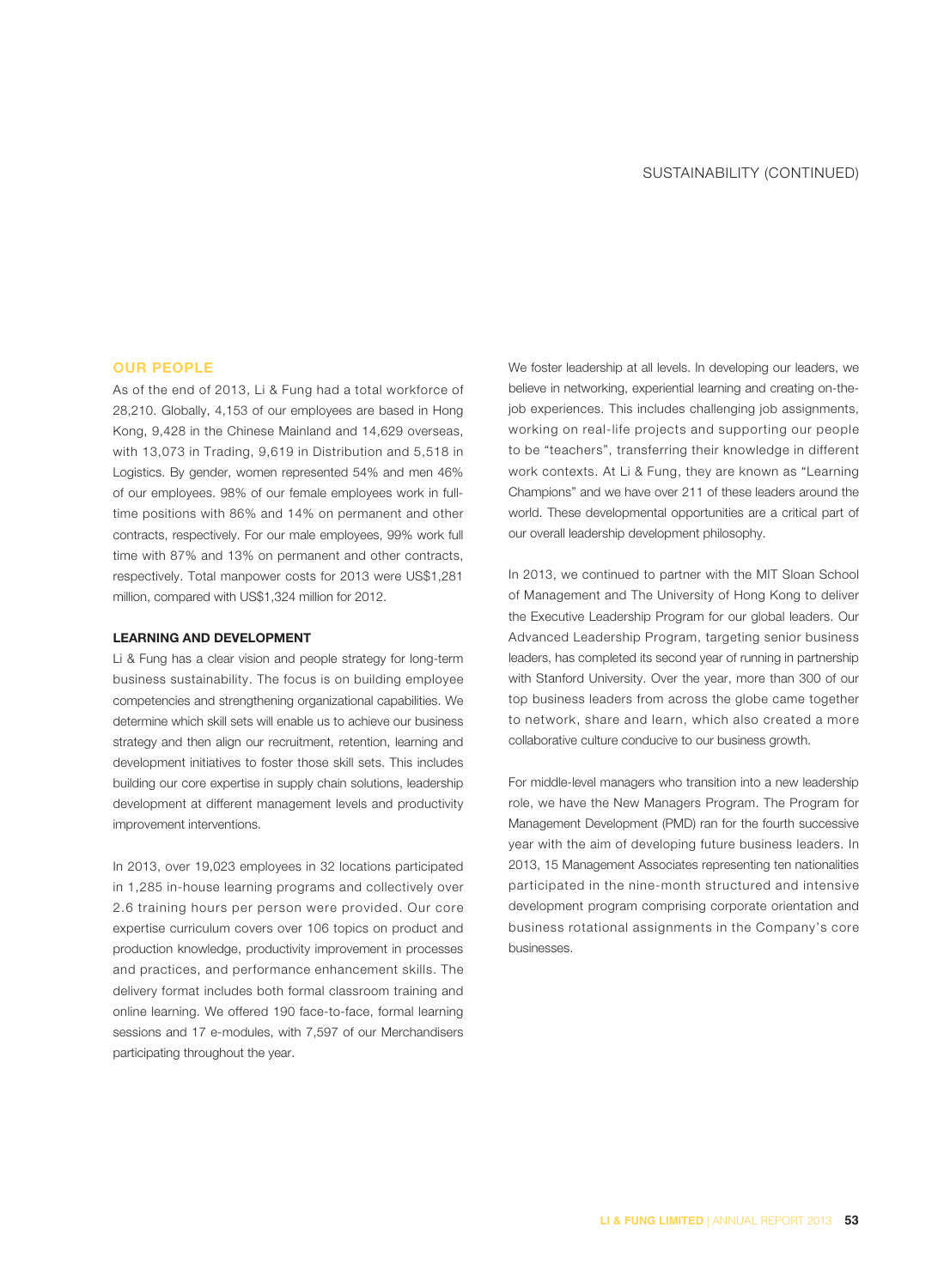Besides structured and formalized learning and development activities, we also incorporated informal opportunities such as online and mobile learning into our programs. Our employees can learn through a robust learning platform of performance support resources, which includes job-aids, checklists, access to subject matter experts, online information search engine and peer collaboration. This platform provides a global connection and employees benefit from real-time, self-paced learning. In 2013, we had a record of over 13,350 active users of this online platform, representing a 535% increase over the 2,102 users in the previous year.

At Li & Fung we know how important it is to create an environment where our employees are able to develop their skills and are inspired to be the best they can be. Supporting our people to develop and thrive remains a key business imperative. We will continue to support career development by providing clear career roadmaps and offering development opportunities to our employees through enhanced on-thejob, social and informal learning opportunities. Recognizing the importance of feedback and direct engagement in career development, we enhanced our existing, biannual performance review management system with the rollout of an online interactive module in 2013. As in previous years, performance reviews were offered to all of our global colleagues and, in 2013, 86% of our employees completed reviews.

## **EMPLOYEE ENGAGEMENT**

In 2013, over 45 programs were organized around the globe, led by our senior executives taking on the role of "Engagement Champions". They spearheaded activities in their respective businesses and shared examples of employee engagement in action. This included hosting a variety of communication and engagement activities, such as town hall meetings and events, as well as sports tournament, health and safety weeks and lunch-and-learn sessions to enhance the health and wellbeing of our employees. For example, our office in Shenzhen organized "how to" lunchtime sessions on yoga and karate. To demonstrate our C.A.R.E. values and behaviors, which are around the themes of Connect, Appreciate, Respond and Encourage, different kinds of appreciation and social networking events were held throughout the year. These ranged from birthday parties, happy hour get-togethers, interdepartmental competitions, special days for parents and kids, and appreciation and Long-Service Award presentations with over 7,000 employees and family members participating.

Li & Fung will continue its engagement efforts because we believe that high levels of employee engagement and satisfaction are linked to superior business performance, including increased productivity, profitability and customer satisfaction.

# **OCCUPATIONAL HEALTH AND SAFETY, WELLBEING AND HUMAN RIGHTS**

In 2013, we continued to implement initiatives to support the health and wellbeing of our people by providing safe, healthy and respectful workplaces throughout our global operations. Our daily Useful Tips emails continued to feature a range of topics on occupational health (e.g. stretching exercises, ergonomics) and wellbeing (e.g. healthy eating, stress management). Examples range from our office in Cambodia organizing training on how to handle conflict and think creatively, to employees in Guatemala having the flexibility to leave early on the Friday if they arrived early during the week, to flexible working hours for selected employee with challenging needs in Singapore.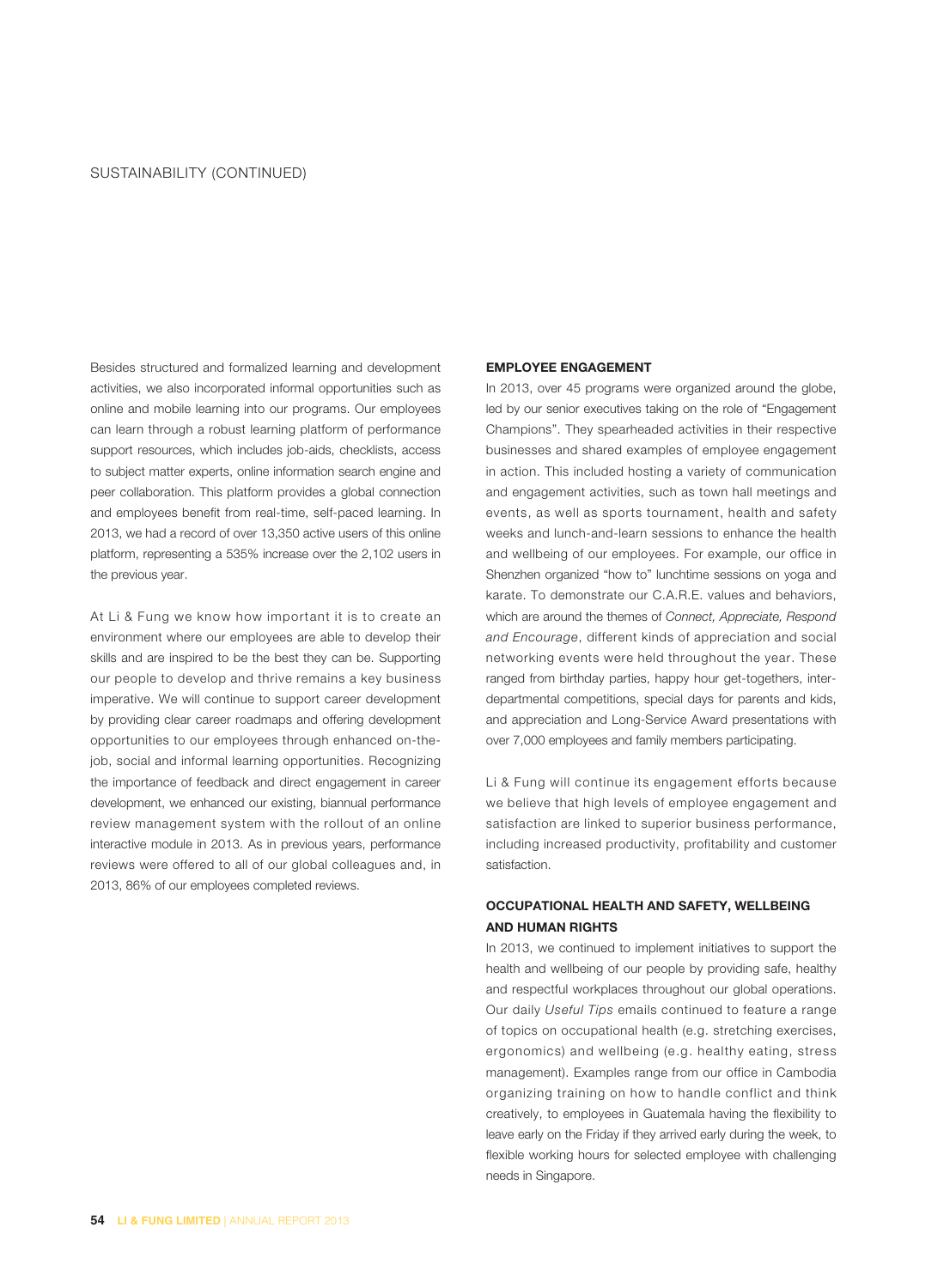We also continued regular safety talks and training on topics such as workplace hazards, safe working practices and chemical management, as well as regular emergency preparedness training and drills. Formalized occupational health and safety systems are implemented throughout our Logistics and Distribution Networks and our manufacturing facilities in Indonesia, Malaysia and Thailand are also certified to the Occupational Health and Safety Management System (OHSAS) 18001 standard. Additionally, LF Asia's operations in Thailand, which are part of our Distribution Network, received the Outstanding Establishment on Labor Relations and Welfare Award, from the Thai Labor Protection and Welfare Department, for the 6th consecutive year. The award was established by the Thai government in an effort to improve workplace conditions and employee welfare, and also recognizes leading companies for implementing outstanding employee engagement strategies.

As always, we continued to support human and labor rights and ethical practices in our workplace, as guided by our Code of Conduct and Business Ethics that was updated in 2012. The Code confirms our commitment to uphold the International Labor Organization's Declaration on Fundamental Principles and Rights at Work, the UN Global Compact's 10 Principles and the UN Declaration of Human Rights. Its implementation is supported by policies and guidelines for addressing the Code elements in the acquisition of new businesses and in our ongoing recruitment, training, performance assessment, disciplinary and grievance processes. Compliance with our Code is reported quarterly to both the Audit Committee and the Risk Management and Sustainability Committee of the Board and reviewed by our Corporate Compliance Group, which reports any material non-compliance independently to the Board through the Committees.

#### **COMMUNITY ENGAGEMENT**

In 2013, community engagement gained even more traction globally at Li & Fung. We implemented more programs, together with our employees and their personal networks, to support communities where we live and work. Around the globe, we maximized impact through activities which were aligned to our business, and to specific needs in each of our markets. Key areas of focus continued to be building sustainable communities, caring for the environment and building human capital.

We deepened relationships with community partners to leverage and extend positive outcomes. Employees were encouraged to share their activities with their families and friends and to invite them to join us in learning and in action. Partners we worked with around the globe included NGOs, governmental agencies, social enterprises, community groups, customers, industry peers, Fung Group companies and families and friends.

Resources were strengthened once again this year to direct and leverage activities initiated by our people around the globe. Ten updates of our Community Engagement Newsletter shared stories about the impact of our activities throughout 2013, inspiring more to connect with their communities and take action. Community engagement features were also regularly shared on "One Family", our internal, online communication platform. Toolkits for campaigns were developed, communication materials shared, and an enhanced process for reporting activities throughout our Networks was instituted. These steps helped to enhance our work in communities and ensure our results were captured.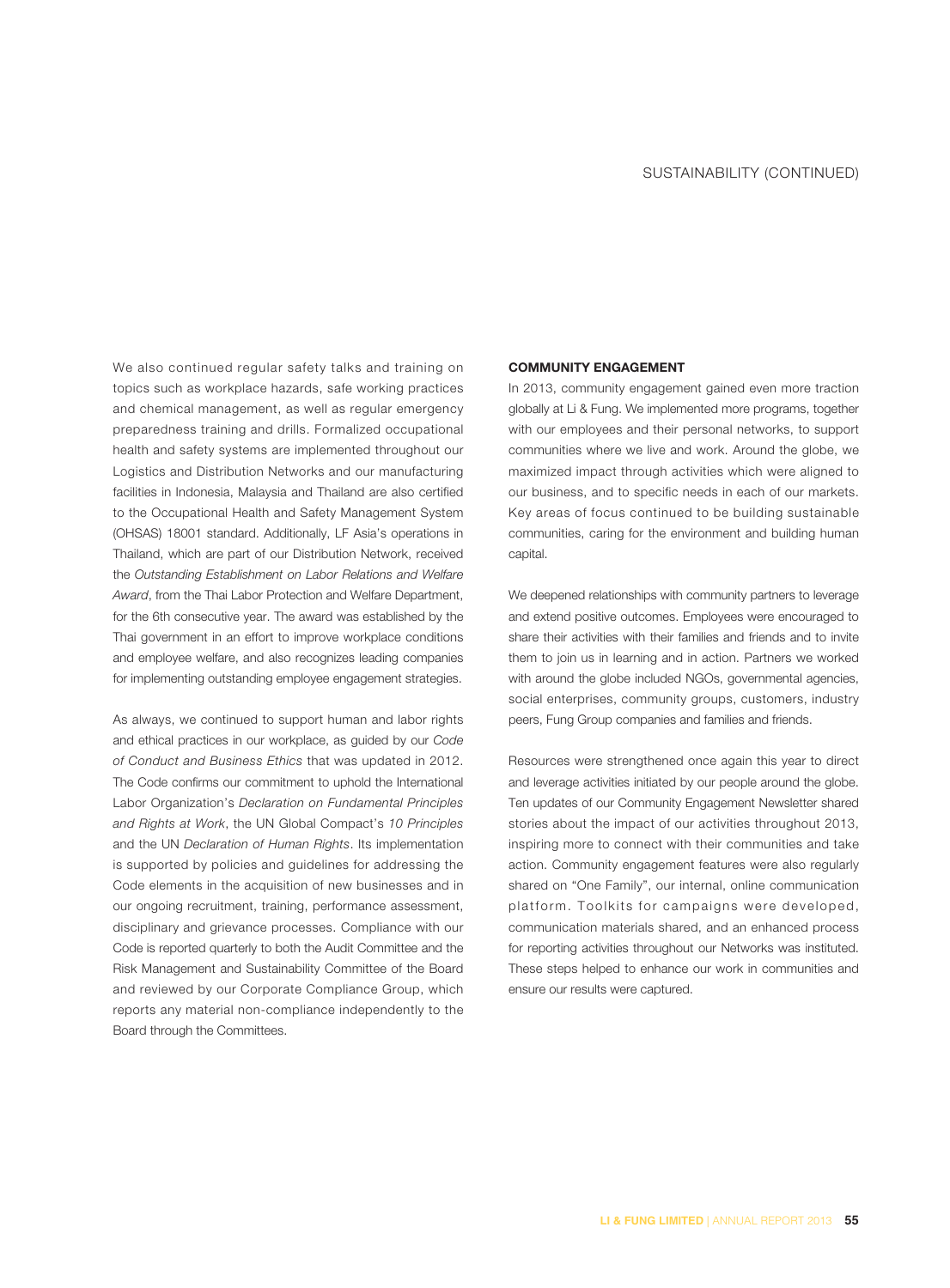In 2013, we gained even more leverage from the global campaigns that were initiated in previous years, thanks to our global team of ambassadors in all our markets, and with support from the Fung (1906) Foundation Limited (Fung Foundation). Our global campaigns, which raised awareness and financial support, included: a year-long "clean up our world" campaign of coastal cleaning, tree planting and action to protect turtle and elephant populations; Red Décor Day (dress in red) and blood drives (annually, semi-annually or quarterly) to support humanitarian causes; Breast Cancer Awareness Month; and Movember (during the month of November) to support men's health awareness. Highlighting but a few of our many activities in 2013, we also:

- Transformed the lives of students and youth by sharing our skills, experience and expertise through job shadowing, career workshops, speaking engagements, mentorships and internships.
- Provided disaster relief funding, essential goods and handson support in response to global calamities that included flooding in China, Germany, India, Indonesia and Thailand, typhoons in the Philippines and Vietnam and an earthquake in China.
- Empowered community members by supporting vocational training and skill-enhancement in Germany, India and the USA.
- Improved schools, children's homes and elderly care homes in Guatemala, Malaysia, Pakistan and Portugal. Helped repair and build homes in China, Hong Kong and India.
- Provided refurbished computers and new supplies to school children in various parts of rural China and Turkey.
- Supplied food and essential items to homeless and disadvantaged community members in Indonesia, Malaysia, the Philippines, the United Kingdom and the United States directly and through community organizations. Shared mooncakes and time with people in need in Hong Kong and Taiwan.
- Donated goods, books, clothes, toys and scarves (lovingly knitted by our people) to the elderly, refugee families, children in need, the homeless, orphans, victims of natural disasters and rural communities in Bangladesh, China, Hong Kong, India, the Philippines, the United Kingdom, the USA and Vietnam.
- Joined seminars, community-building activities and sporting events to raise awareness and funds for causes around the globe, including cancer care, learning disabilities, literacy, medical needs, disadvantaged children, elderly in need, families, accident victims, and other community members needing support.
- Taught children in rural communities and informal settlements in Cambodia to say no to drugs, as well as providing them with dental hygiene lessons and kits.
- Joined a mission in the Philippines to serve communities in need by distributing food, medicine and toiletries.

Participants reported positive team-building experiences while taking part in community activities. These events and projects provided an opportunity to connect outside of the workplace, to strengthen bonds with customers, and to share knowledge and inspiration with family and friends, thus extending what we do deeply into our networks and communities.